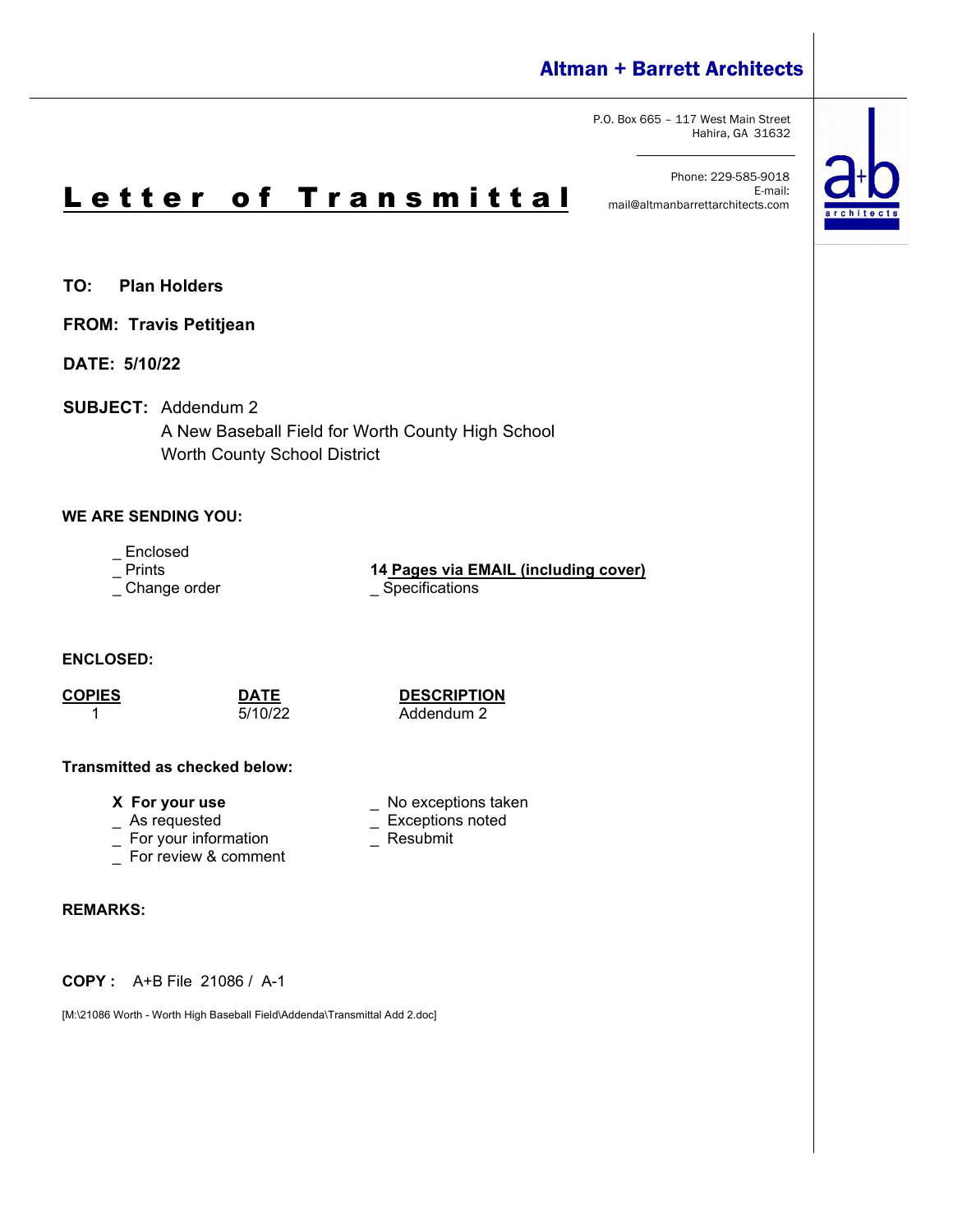## Altman + Barrett Architects

P.O. Box 665 Hahira, GA 31632

Phone: 229-585-9018 E-mail:

**A NEW BASEBALL FIELD FOR WORTH COUNTY HIGH SCHOOL** mail@altmanbarrettarchitects.com**WORTH COUNTY SCHOOL DISTRICT ADDENDUM NO. 2 May 10, 2022**

#### **REVISIONS TO THE SPECIFICATIONS:**

- 1. Section 004323 Alternates Form: a. Delete in its entirety and replace with the attached Section 004323 Alternates Form.
- 2. Section 012300 Alternates:
	- a. Delete in its entirety and replace with the attached Section 012300 Alternates.
- 3. Section 044000 Dry Stack Retaining Wall System: a. Delete Section 044000 Dry Stack Retaining Wall System in its entirety.
- 4. Section 114850 Baseball Scoreboard:
	- a. Delete in its entirety and replace with the attached Section 114850 Baseball Scoreboard.
- 5. Section 265668 Exterior Athletic Lighting:
	- a. Part 4.0 / B:
		- i. Add "Qualite Gamechanger" as an approved equal provided that Qualite meets all requirements as noted in Specification section 265668 as well as all requirements noted on the drawings. Refer to Section 012300 included in this addendum for the Exterior Athletic Lighting and price such accordingly.
	- b. Part 1.2 / C:
		- i. Add the following wording- Poles "A1" and "A2" shall be provided with provisions to mount a speaker at 18' above grade. Provide access handhole in pole at this location for wiring access as well as mounting bracket for contractor provided speaker as shown on drawings.

#### **REVISIONS TO THE DRAWINGS:**

- 6. Sheet A2000:
	- a. Field Plan Baseball:
		- i. Add the following note at each location where drawing indicates (2) 6' WIDE GATES; COORDINATE EXACT GATE LOCATION WITH ARCHITECT AND OWNER PRIOR TO INSTALLATION.
- 7. Sheet E1001:
	- a. Add the attached Sheet E1001 in its entirety which adds the required work for electrical service.
- 8. Sheet E1002:
	- a. Delete Sheet E1002 in its entirety and replace with the attached Sheet E1002 which shows clouded changes for the electrical service and adds requirements for the sound system.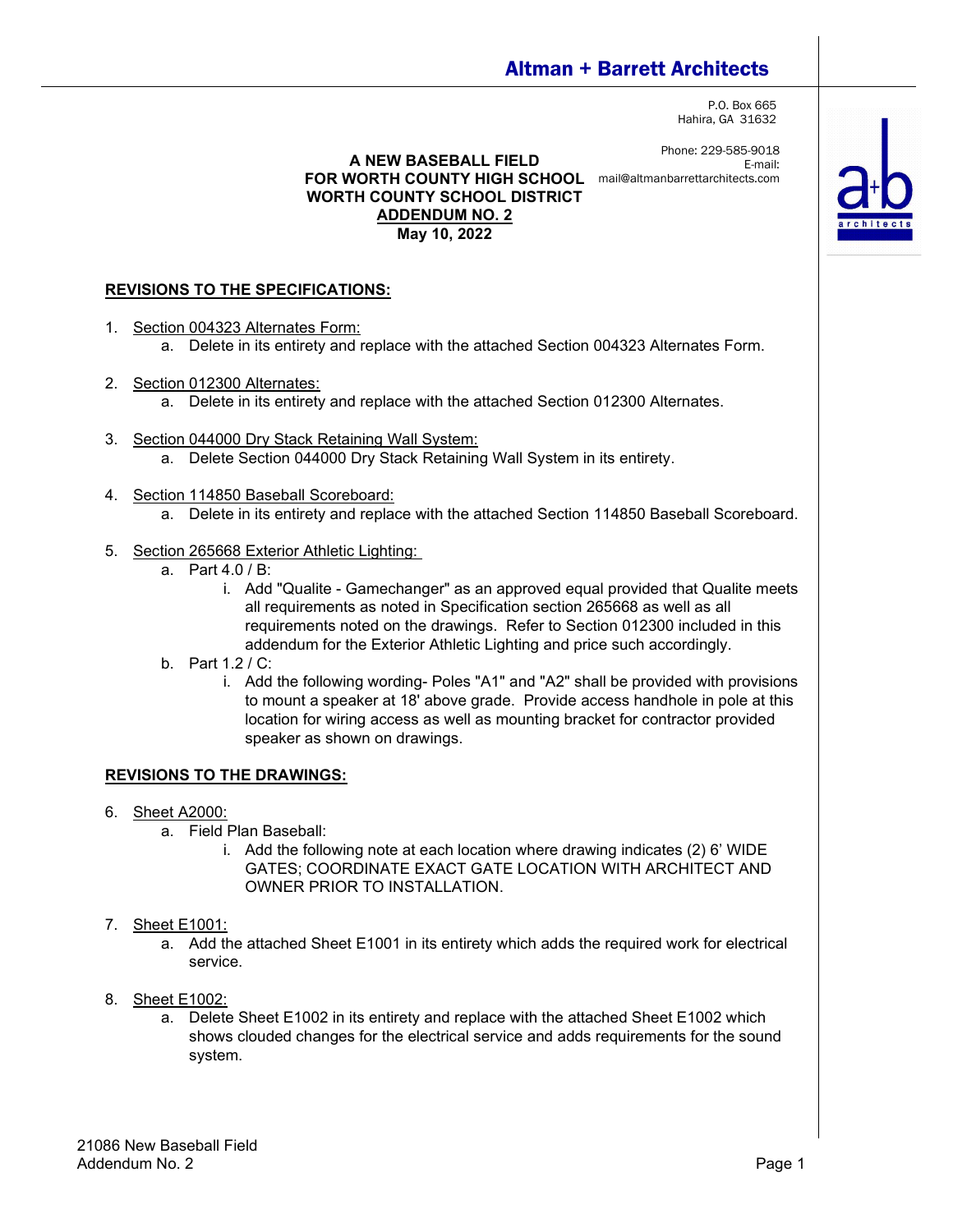### 9. Sheet E2000:

a. Delete Sheet E2000 in its entirety and replace with the attached Sheet E2000 which shows clouded changes for the power riser diagram.

**END**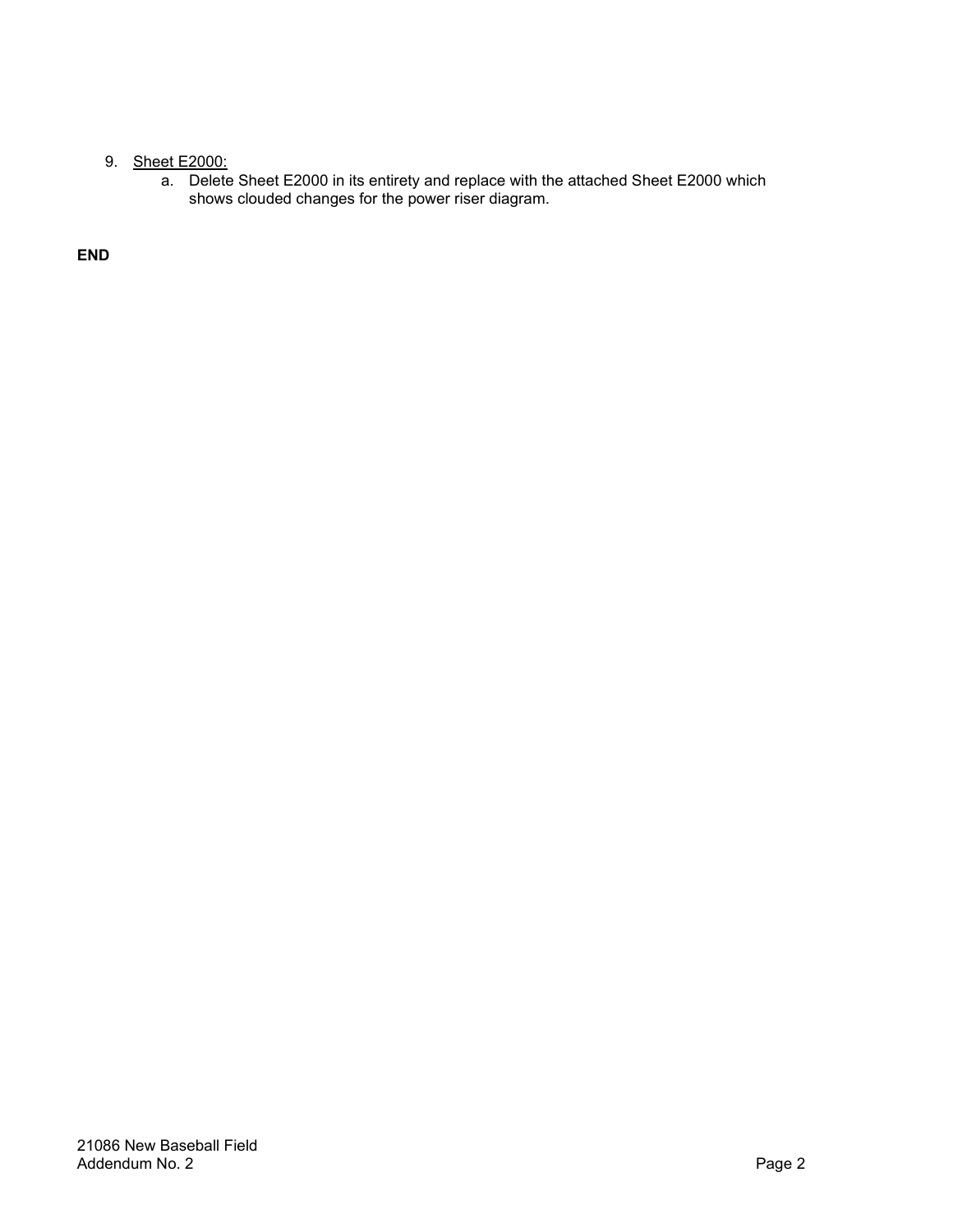#### SECTION 004323

#### ALTERNATES FORM

#### PART 1 - BID INFORMATION

- 1.01 Bidder:
- 1.02 Project Name: A New Baseball Field for Worth County High School.
- 1.03 Project Location: 1305 N. Isabella St., Sylvester, GA 31791
- 1.04 Owner: Worth County School District.
- 1.05 Architect: Altman + Barrett Architects, P.C..
- 1.06 Architect Project Number: 21086.

#### PART 2 - BID FORM SUPPLEMENT

2.01 This form is required to be attached to the Bid Form.

#### PART 3 - DESCRIPTION

- 3.01 The undersigned Bidder proposes the amount below be added to or deducted from the Base Bid if particular alternates are accepted by Owner. Amounts listed for each alternate include costs of related coordination, modification, or adjustment.
- 3.02 If the alternate does not affect the Contract Sum, the Bidder shall indicate "NO CHANGE<sup>"</sup>
- 3.03 If the alternate does not affect the Work of this Contract, the Bidder shall indicate "NOT APPLICABLE."
- 3.04 The Bidder shall be responsible for determining from the Contract Documents the affects of each alternate on the Contract Time and the Contract Sum.
- 3.05 Owner reserves the right to accept or reject any alternate, in any order, and to award or amend the Contract accordingly within [**60**] days of the Notice of Award unless otherwise indicated in the Contract Documents.
- 3.06 Acceptance or non-acceptance of any alternates by the Owner shall have no affect on the Contract Time unless the "Schedule of Alternates" Article below provides a formatted space for the adjustment of the Contract Time.

Specifications are the Property of the Architect and shall not be reproduced in any form without Altman + Barrett Architects<br>Altman + Barrett Architects 004323- 1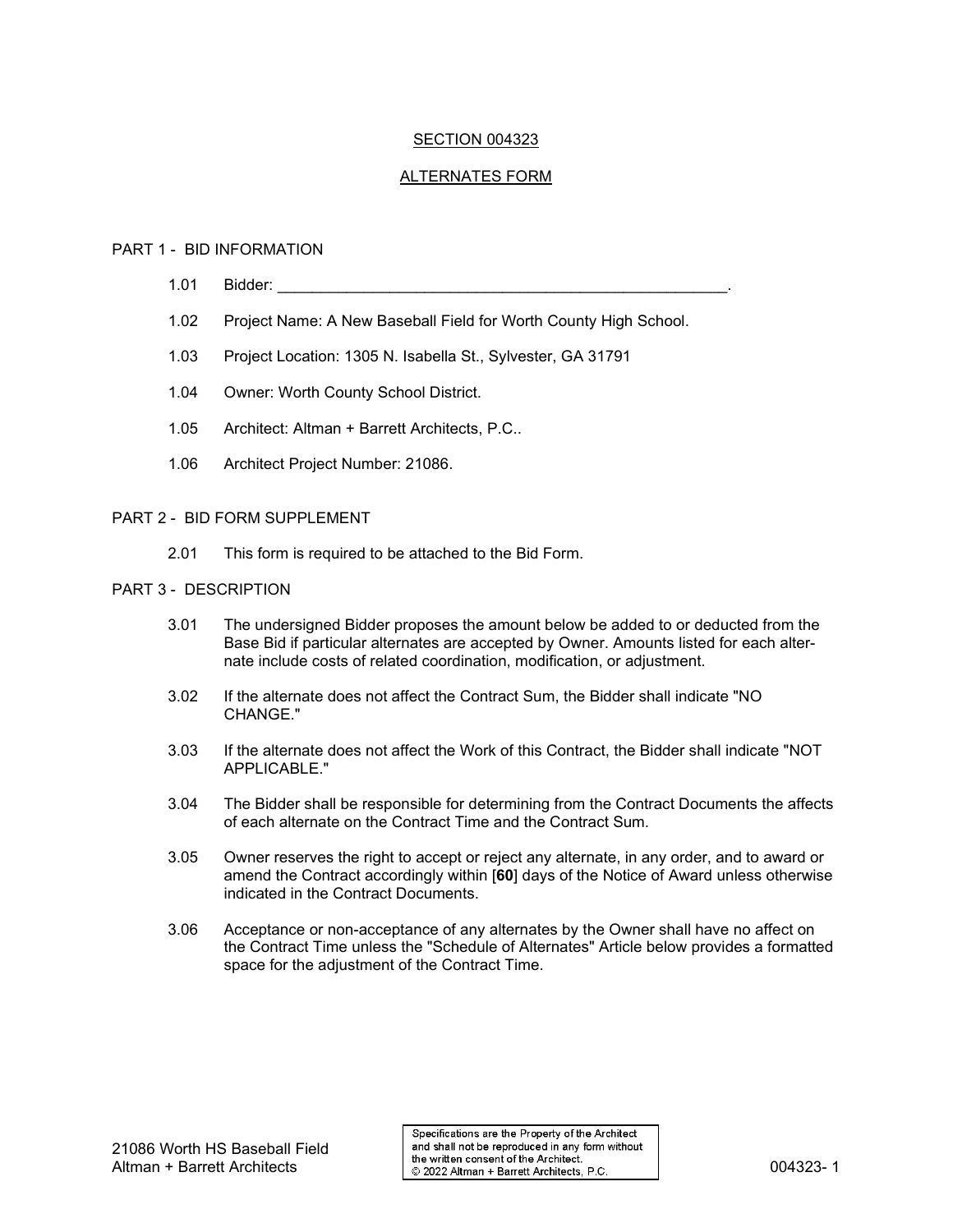#### PART 4 - SCHEDULE OF ALTERNATES

4.01 Alternate No. 1: Delete Batters Eye:

|      | А.            |         |                                       |                                                                       | ADD____ DEDUCT____ NO CHANGE____ NOT APPLICABLE____.              |  |
|------|---------------|---------|---------------------------------------|-----------------------------------------------------------------------|-------------------------------------------------------------------|--|
|      |               |         |                                       |                                                                       |                                                                   |  |
|      |               | $1_{-}$ | Time for this alternate.              |                                                                       | ADD____ DEDUCT ____ (insert calendar days) to adjust the Contract |  |
| 4.02 |               |         |                                       | Alternate No. 2: Exterior Athletic Lighting (Preferred Manufacturer): |                                                                   |  |
|      | А.            |         |                                       |                                                                       | ADD DEDUCT NOCHANGE NOT APPLICABLE .                              |  |
|      |               |         |                                       |                                                                       |                                                                   |  |
|      |               | $1_{-}$ | Time for this alternate.              |                                                                       | ADD DEDUCT _____ (insert calendar days) to adjust the Contract    |  |
| 4.03 |               |         |                                       | Alternate No. 3: Scoreboard (Preferred Manufacturer)                  |                                                                   |  |
|      | Α.            |         |                                       |                                                                       | ADD DEDUCT NO CHANGE NOT APPLICABLE .                             |  |
|      |               |         |                                       |                                                                       |                                                                   |  |
|      |               | $1_{-}$ | Time for this alternate.              |                                                                       | ADD DEDUCT (insert calendar days) to adjust the Contract          |  |
|      |               |         | PART 5 - SUBMISSION OF BID SUPPLEMENT |                                                                       |                                                                   |  |
| 5.01 |               |         |                                       | Respectfully submitted this _____ day of _____________, 2022.         |                                                                   |  |
| 5.02 | corporation). |         |                                       |                                                                       |                                                                   |  |
| 5.03 | ture).        |         |                                       |                                                                       |                                                                   |  |
| 5.04 | name).        |         |                                       |                                                                       |                                                                   |  |
| 5.05 | dent).        |         |                                       |                                                                       |                                                                   |  |

END OF DOCUMENT 004323

Specifications are the Property of the Architect And shall not be reproduced in any form without<br>the written consent of the Architects 004323- 2<br>
© 2022 Altman + Barrett Architects, P.C. 004323- 2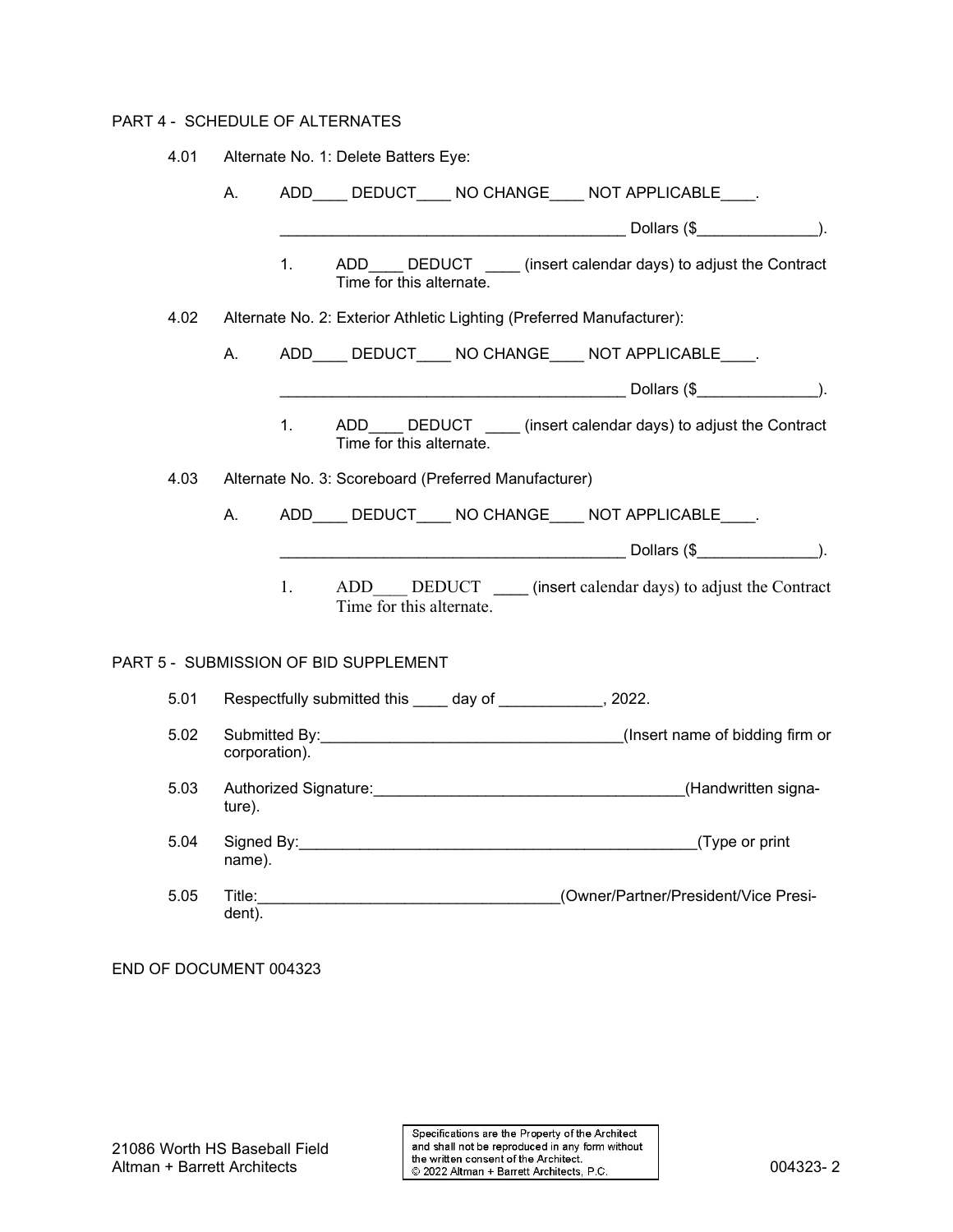#### SECTION 012300

#### ALTERNATES

PART 1 - GENERAL

- 1.01 RELATED DOCUMENTS
	- A. Drawings and general provisions of the Contract, including General and Supplementary Conditions and other Division 01 Specification Sections, apply to this Section.

#### 1.02 SUMMARY

A. Section includes administrative and procedural requirements for alternates.

#### 1.03 DEFINITIONS

- A. Alternate: An amount proposed by bidders and stated on the Bid Form for certain work defined in the bidding requirements that may be added to or deducted from the base bid amount if the Owner decides to accept a corresponding change either in the amount of construction to be completed or in the products, materials, equipment, systems, or installation methods described in the Contract Documents.
	- 1. Alternates described in this Section are part of the Work only if enumerated in the Agreement.
	- 2. The cost or credit for each alternate is the net addition to or deduction from the Contract Sum to incorporate alternates into the Work. No other adjustments are made to the Contract Sum.

#### 1.04 PROCEDURES

- A. Coordination: Revise or adjust affected adjacent work as necessary to completely integrate work of the alternate into Project.
	- 1. Include as part of each alternate, miscellaneous devices, accessory objects, and similar items incidental to or required for a complete installation whether or not indicated as part of alternate.
- B. Execute accepted alternates under the same conditions as other work of the Contract.
- C. Schedule: A schedule of alternates is included at the end of this Section. Specification Sections referenced in schedule contain requirements for materials necessary to achieve the work described under each alternate.

PART 2 - PRODUCTS (Not Used)

PART 3 - EXECUTION

#### 3.01 SCHEDULE OF ALTERNATES

- **A. Alternate No. 1: Batters Eye.**
	- 1. Alternate: All costs associated with not furnishing and installing the Batters Eye as specified on Sheet A2000.
- **B. Alternate No. 2: Exterior Athletic Lighting (Preferred Manufacturer):**
	- 1. Additional costs, if any, to provide Exterior Athletic Lighting from Owner Preferred Manufacturer, Musco, in lieu of other approved manufacturers. Base Bid proposal shall include exterior athletic lighting by one of the approved manufacturers.
- **C. Alternate No. 3: Scoreboard (Preferred Manufacturer):**
	- 1. Additional costs, if any, to provide Scoreboard from Owner Preferred Manufacturer, Electro-Mech, in lieu of other approved manufacturers. Base Bid proposal shall include a scoreboard by one of the approved manufacturers.

Specifications are the Property of the Architect and shall not be reproduced in any form without Altman + Barrett Architects<br>Altman + Barrett Architects 012300 - 1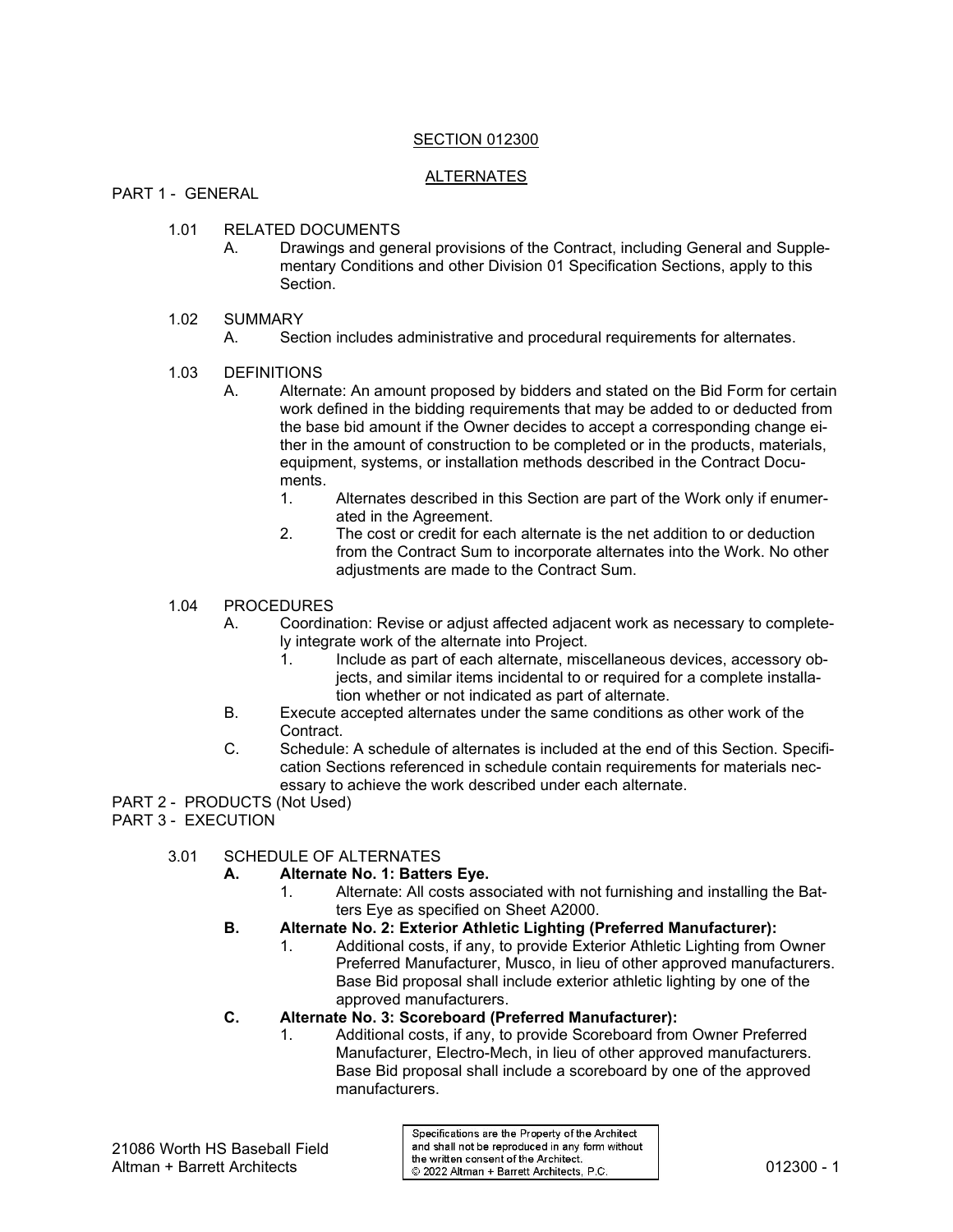#### END OF SECTION 012300

Specifications are the Property of the Architect<br>and shall not be reproduced in any form without<br>the written consent of the Architect.<br>© 2022 Altman + Barrett Architects, P.C.<br>2022 Altman + Barrett Architects, P.C.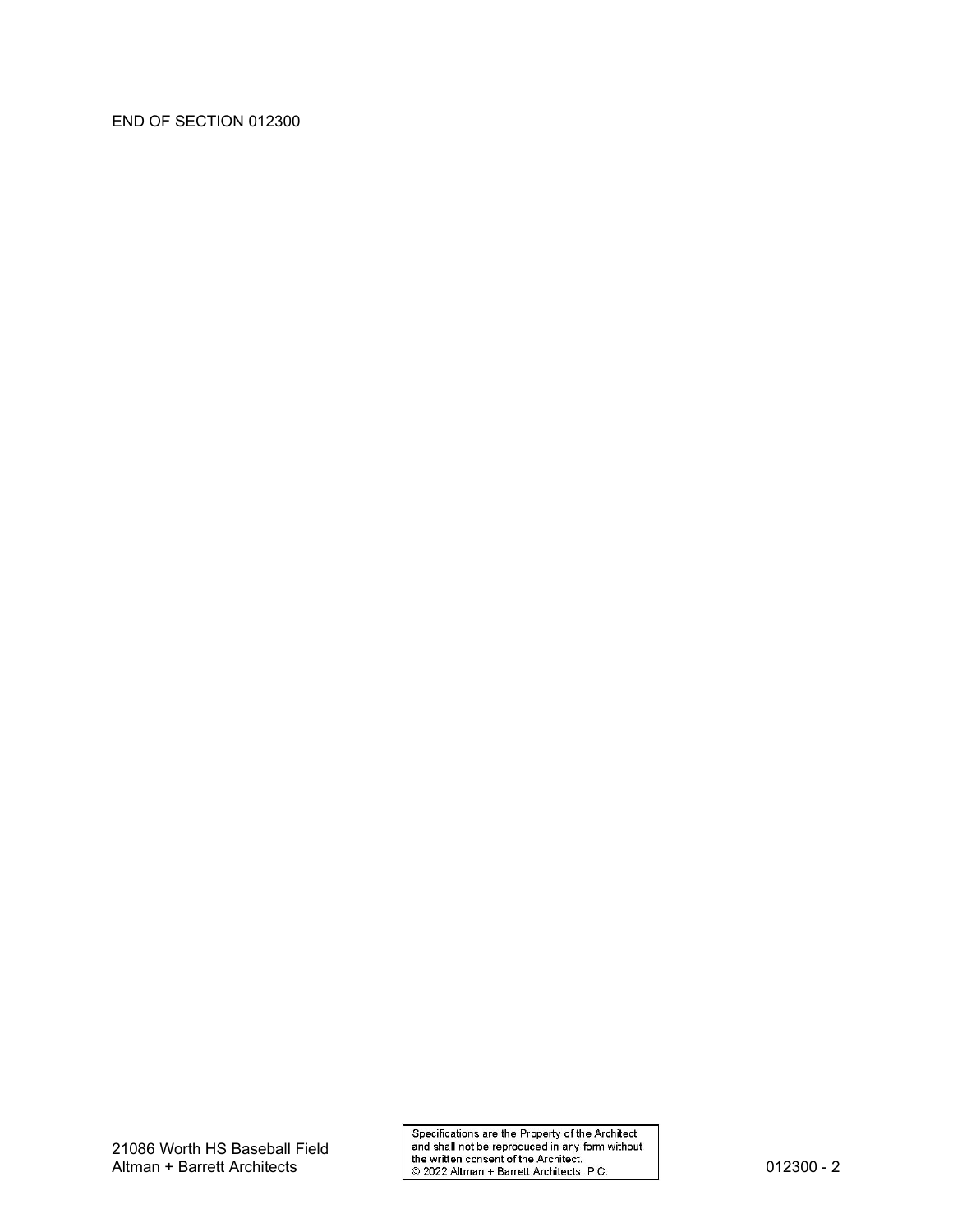#### SECTION 114850

#### BASEBALL SCOREBOARD

#### PART 1 - GENERAL

- 1.01 SECTION INCLUDES
	- A. Single-sided LED baseball/softball scoreboard.
- 1.02 REFERENCES
	- A. Standard for Electric Signs, UL-48, 13<sup>th</sup> Edition
	- B. Standard for Control Centers for Changing Message Type Signs, UL-1433,  $1<sup>st</sup>$  Edition
	- C. Standard for CAN/CSA C22.2
	- D. Federal Communications Commission Regulation Part 15
	- E. National Electric Code
- 1.03 SUBMITTALS
	- A. Product data: Submit manufacturer's product illustrations, data and literature that fully describe the scoreboards and accessories proposed for installation.
	- B. Shop drawings: Submit mechanical, electrical, and structural drawings.
	- C. Maintenance data: Submit manufacturer's installation, operation, and maintenance manuals.

#### 1.04 DELIVERY, STORAGE, AND HANDLING

- A. Product delivered on site
- B. Scoreboard and equipment to be housed in a clean, dry environment
- 1.05 PROJECT CONDITIONS
	- A. Environmental limitations: Do not install scoreboard equipment until mounting structure is secure and concrete has ample time to cure.
	- B. Field measurements: Verify position and elevation of structure and its layout for scoreboard equipment. Verify dimensions by field measurements.
	- **C. Scoreboard manufacturer is responsible for structure and foundation design and shall submit for review.**
	- D. Verify mounting structure is capable of supporting the scoreboard's weight and windload in addition to the auxiliary equipment.
	- E. Installation may proceed within acceptable weather conditions.
- 1.06 QUALITY ASSURANCE
	- A. For outdoor use
	- B. Source Limitations: Obtain each type of scoring or related equipment through one source from a single manufacturer.
	- C. ETL listed to UL Standards 48 and 1433
	- D. NEC compliant
	- E. FCC compliant
	- F. ETLC listed to CAN/CSA 22.2

Specifications are the Property of the Architect and shall not be reproduced in any form without the written consent of the Architect. Altman + Barrett Architects 114850-1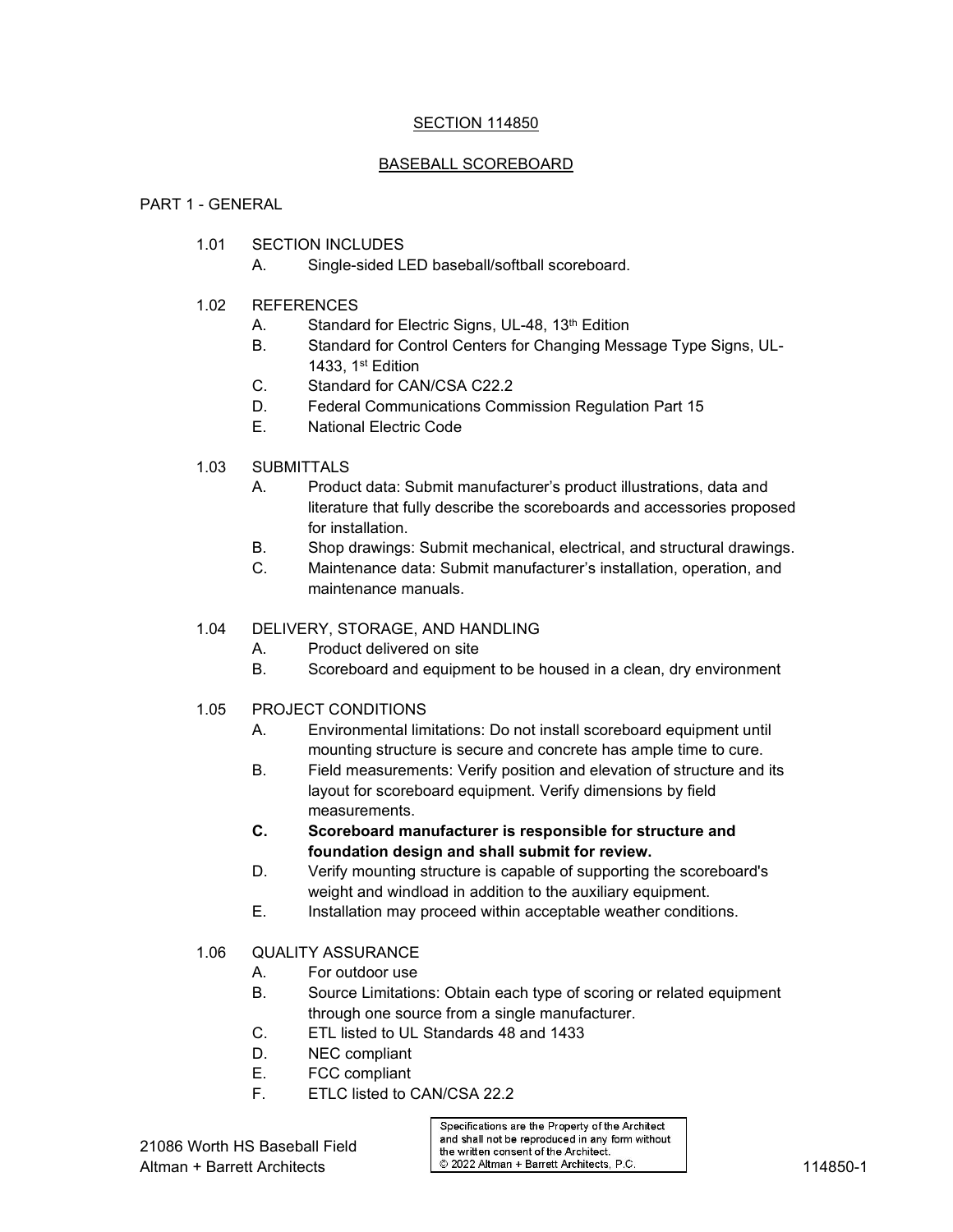#### 1.07 WARRANTY

- A. Provide 5 years of parts coverage for the scoreboard equipment
- B. Provide 1 year of on-site labor coverage
- C. Provide toll-free service coordination
- D. Provide technical phone support

#### PART 2 - PRODUCTS

- 2.01 MANUFACTURER
	- A. Electro-Mech Scoreboard Company
	- B. Daktronics
	- C. All-Star Scoreboard
	- D. Subject to compliance with requirements and properties of the product listed, products from other manufacturers will be considered if submitted prior to bid in accordance with the stipulations within 01631 Substitutions.
- 2.02 PRODUCT
	- A. Electro-Mech LX1480 single-sided baseball scoreboard.
- 2.03 SCOREBOARD
	- A. General information
		- 1. Dimensions: 10'-0" high, 20'-0" wide, 0'-8" deep
		- 2. Weight: 500 lb
		- 3. Power requirement: 900 watts
		- 4. Color: over 150 colors to choose from
	- B. Construction
		- 1. Alcoa aluminum alloy 5052 construction
		- 2. Scoreboard back, face and perimeter: 0.063" thick<br>3. Scoreboard top and bottom: 0.125" thick
		- Scoreboard top and bottom: 0.125" thick
		- 4. Digit faceplates: 0.063" thick
	- C. Additional Accessories<br>1 Scoreboard bo
		- Scoreboard border striping
		- 2. Electronic Team Names
- 2.04 SCORING CONSOLE
	- A. Console is an MP Series Scoreboard Control Console.
	- B. Capable of scoring multiple sports through the use of keyboard inserts
	- C. Console recalls clock, score, and period information if power is lost
	- D. Console includes:
		- 1. A rugged aluminum enclosure to house electronics
		- 2. A sealed membrane water-resistant keyboard
		- 3. A 32-character liquid crystal prompting display to verify entries and recall information currently displayed
		- 4. A 6' (1829 mm) power cord to plug into a standard grounded 120 V AC outlet
	- E. Additional Accessories
		- 1. Carrying case for console
		- 2. Scorelink Wireless RF modem System

Specifications are the Property of the Architect and shall not be reproduced in any form without the written consent of the Architect. Altman + Barrett Architects **114850-2** © 2022 Altman + Barrett Architects, P.C. 114850-2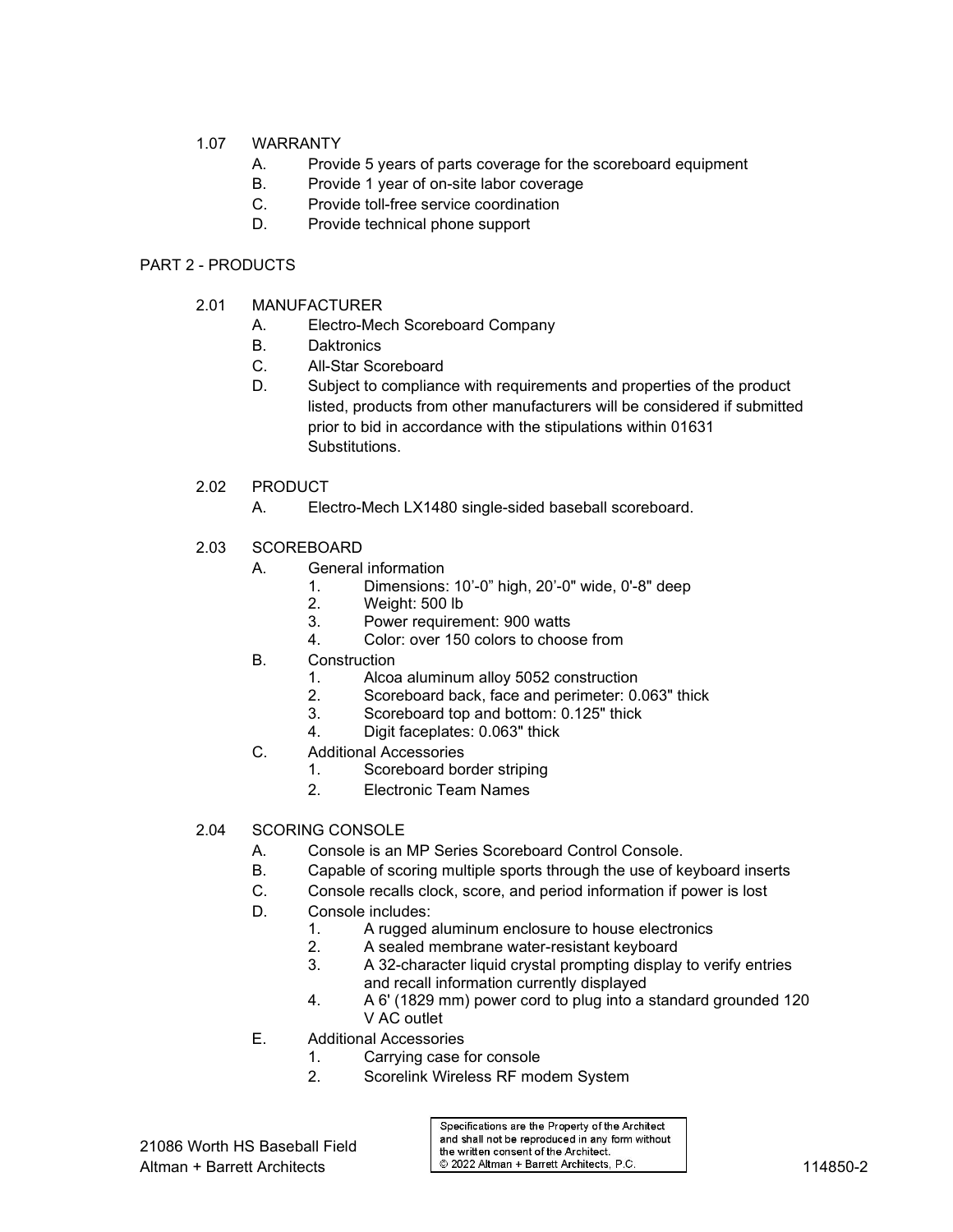#### 2.05 NON-ILLUMINATED SPONSOR / IDENTIFICATION PANELS

- A. General information
	- 1. Bottom mounted sponsor displays (provide 4 per scoreboard)
		- a) Dimensions: 3'-0" high, 5'-0" wide
		- b) Color: manufacturer standard colors
- B. Construction
	- 1. Signage cabinetry and metal parts shall be made of durable, lightweight aluminum.
	- 2. All sheet metal parts shall be constructed of 0.050"aluminum with an alloy content of 5052-H34 minimum.
	- 3. All painted surfaces shall be primed and painted using automotive industrial finish or better.
- C. Sign decoration
	- 1. Sign decoration shall be constructed using self-adhesive vinyl materials with a minimum of a 3-year outdoor warranty.
	- 2. Digitally produced graphics shall be  $3M$  Scotchprint<sup>®</sup> or equivalent.

### 2.06 DECORATIVE TRUSS WORK

- A. Bidder shall provide one (1) decorative truss accent mounted above baseball scoreboard.
- B. Dimensions: 4'-0" high, 20'-0" wide
- C. Construction: 3" square structural grade aluminum tubing with an alloy composition of 6061-T6
- D. Color: manufacturer standard colors
- E. Display includes aluminum channel letters that spell the school name and mascot logo.

#### PART 3 - EXECUTION

- 3.01 EXAMINATION
	- A. Verify that mounting structure is ready to receive scoreboard. Verify that placement of conduit and junction boxes are as specified and indicated in plans and shop drawings. Verify concrete has cured adequately according to specifications.

#### 3.02 INSTALLATION

- A. All power and control cables to scoreboards and displays will be routed in conduit, power to the scoreboards/displays as well as raceways shown on electrical plans by the Electrical Contractor. Scoreboard control wiring including conduit will be the responsibility of the contractor assigned the scoreboard equipment.
- B. Install scoreboards and exterior displays to beams in location detailed and in accordance with manufacturer's instructions. Verify unit is plumb and level.

#### 3.03 INSTALLATION—CONTROL CENTER

- A. Provide boxes, cover plates and jacks in locations per plans.
- B. Test connect control unit to all jacks and check for proper operation of control unit, scoreboard and all features. Leave control unit in carrying case and other loose accessories with owner's designated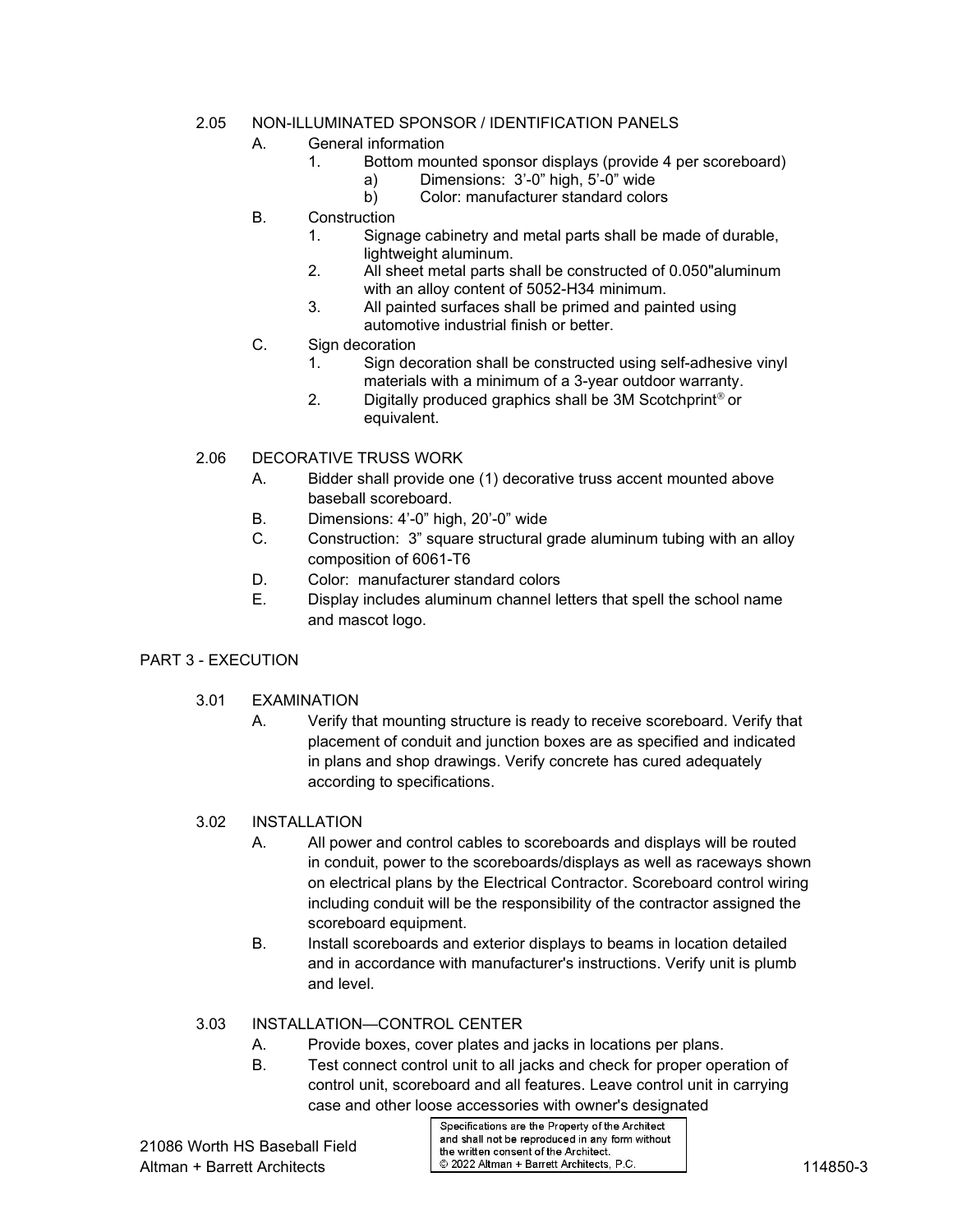representative.

C. Verify earth ground does not exceed 15 ohms.

END OF SECTION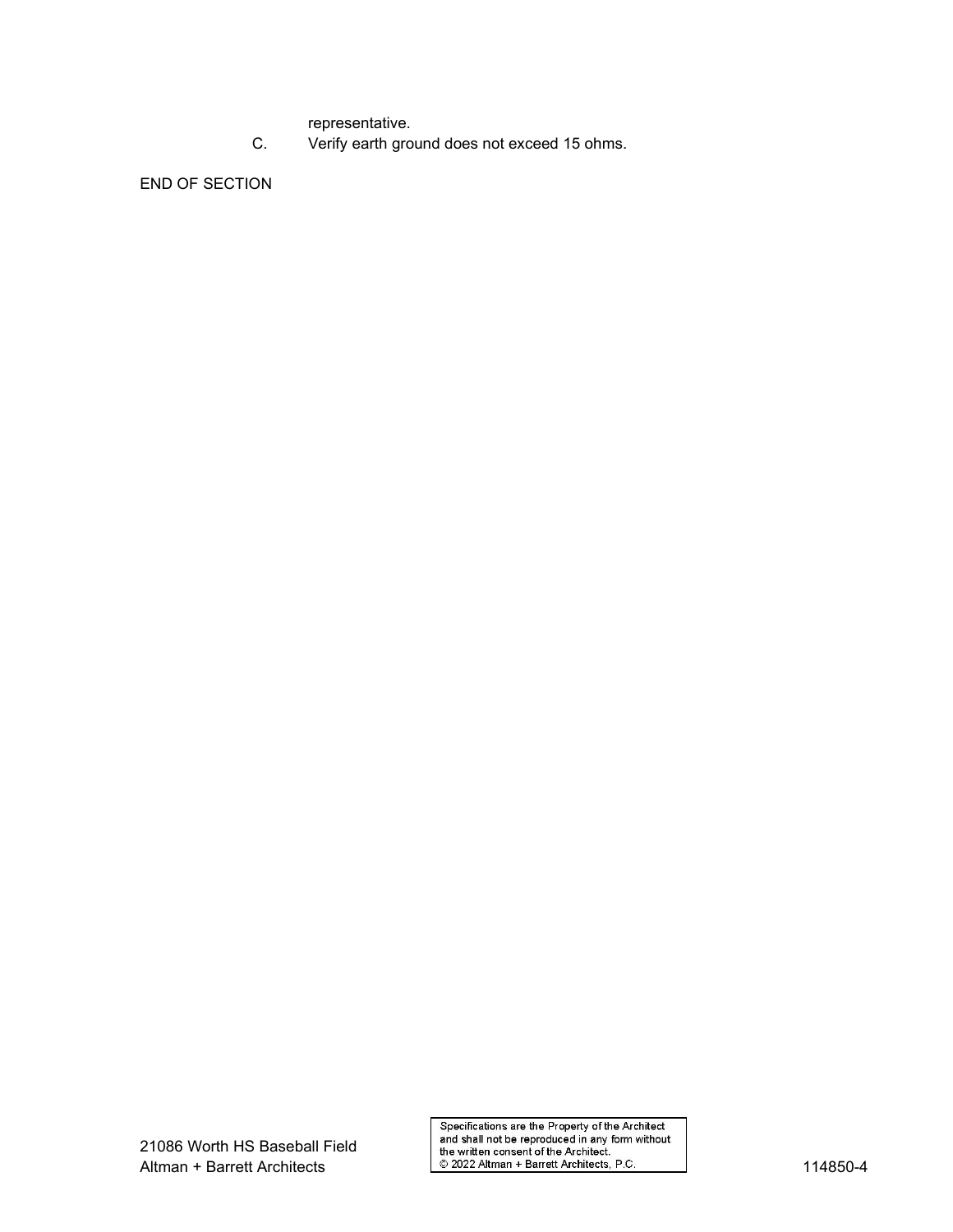# Altman + Barrett









## **KEYED NOTES:**

PRIOR TO ROUGH IN, COORDINATE EXACT ROUTE WITH SITE CONTRACTOR AND UTILITY COMPANY. **1**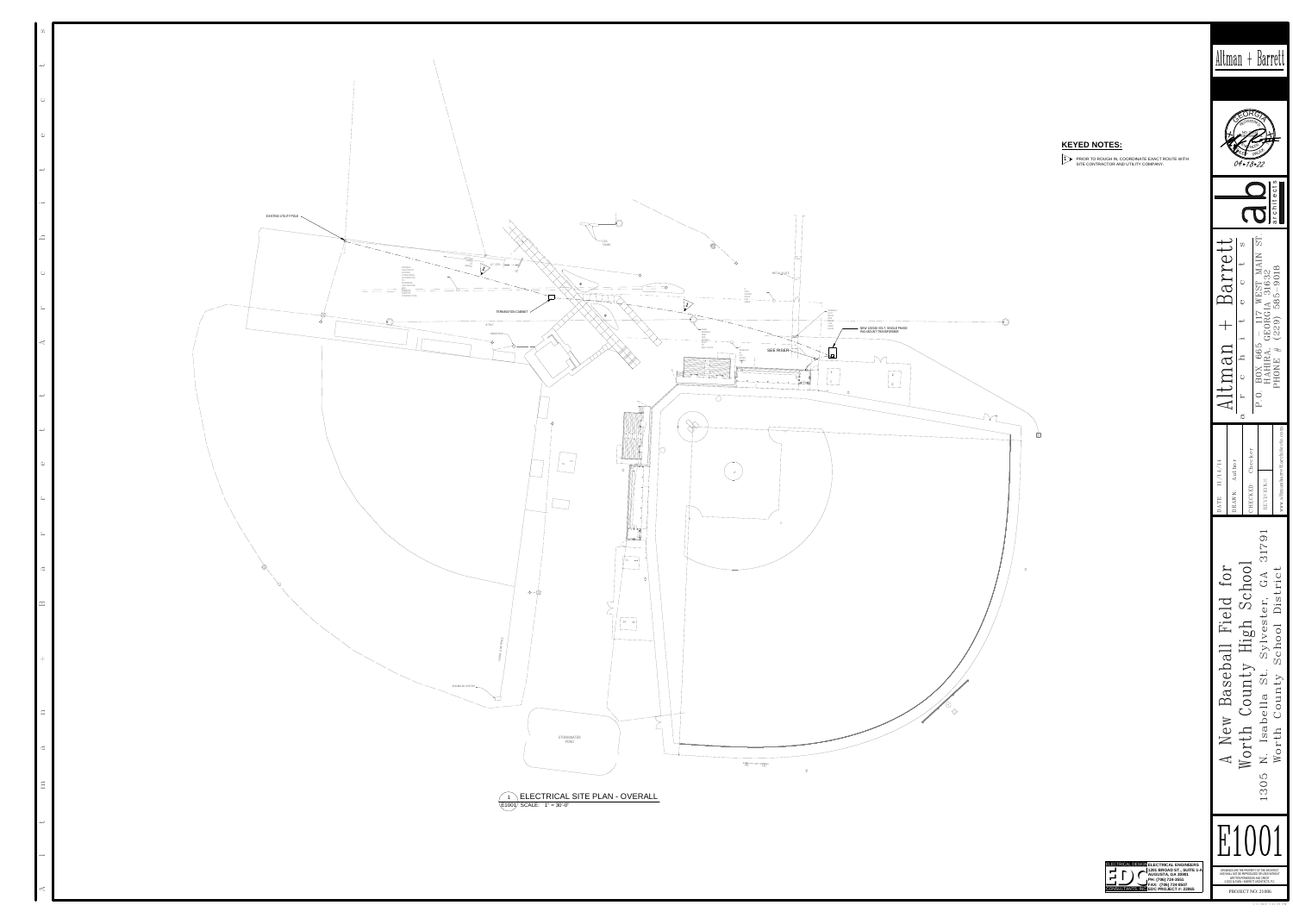1WPS

WP I BH-F-1LBH-2

# Altman + Barrett

**1201 BROAD ST., SUITE 1-A AUGUSTA, GA 30901 PH: (706) 724-3551 FAX: (706) 724-8507 EDC PROJECT #: 22065**





- 
-